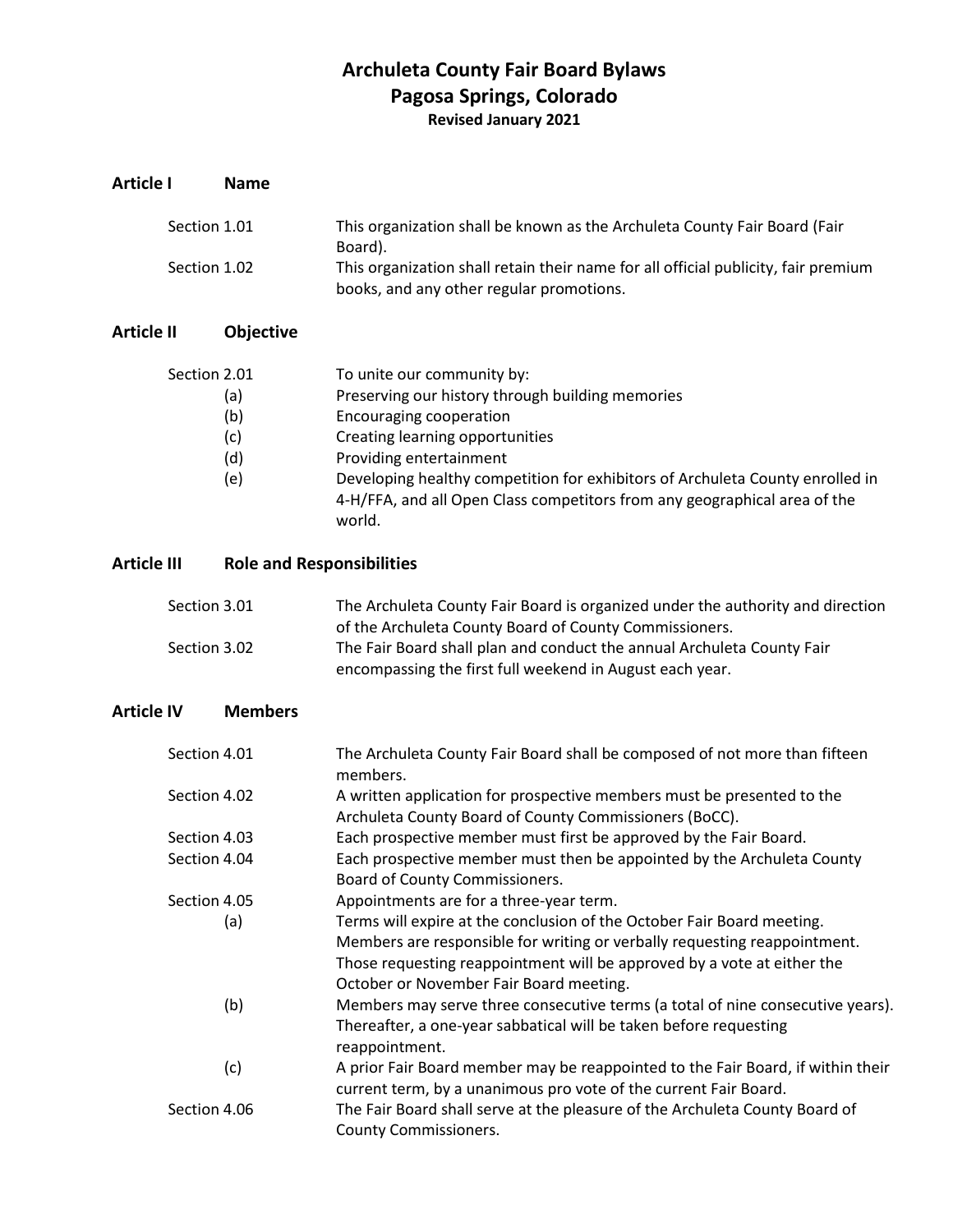| Section 4.07 | Archuleta County Colorado State University Extension personnel shall attend<br>any meeting in their official capacities associated with the Fair management.          |
|--------------|-----------------------------------------------------------------------------------------------------------------------------------------------------------------------|
| Section 4.08 | Each member shall have only one vote. No proxy or phone votes will be<br>allowed.                                                                                     |
| Section 4.09 | The membership shall, to the best of their abilities, assume the responsibilities<br>of the leadership role to achieve the stated objectives of the Fair Board.       |
| Section 4.10 | The members of the Fair Board are volunteers; there is no monetary<br>compensation for serving on the Fair Board.                                                     |
| Section 4.11 | Code of Conduct:                                                                                                                                                      |
| (a)          | Standards of Conduct-Refer to the Archuleta County Employee Handbook                                                                                                  |
| (b)          | Fair Board members will abide by all state and local rules regarding their<br>conduct.                                                                                |
| (c)          | A member shall recuse themselves from discussion and voting if a potential<br>conflict of interest exists.                                                            |
|              | i. A conflict may result where a member has a personal or private                                                                                                     |
|              | interest in a matter proposed or pending before the Board; where a member                                                                                             |
|              | stands to gain or lose financially as a result of a position taken by the Board; or<br>where a member believes he/she cannot fairly and impartially discharge his/her |
|              | duties.                                                                                                                                                               |
| Section 4.12 | Vacancies:                                                                                                                                                            |
| (a)          | Vacancies may be filled at any time and are subject to the approval of the Fair<br>Board and the subsequent appointment by the BoCC.                                  |
| (b)          | A member appointed to fill a vacancy due to a resignation shall serve out the<br>term of the resigned member and then be subject to reappointment under               |
|              | 4.12(a). Upon such reappointment, such member becomes subject to the term                                                                                             |
|              | limits set forth in 4.05(b).                                                                                                                                          |
| Section 4.13 | <b>Resignation of Members</b>                                                                                                                                         |
| (a)          | A member may resign from the Fair Board by submitting a written resignation to                                                                                        |
|              | the president of the Fair Board and/or to the Archuleta County Fair Coordinator.                                                                                      |

## **Article V Ex-Officio Members**

| Section 5.01 | The following members will be held in an advisory capacity to the Fair Board and |
|--------------|----------------------------------------------------------------------------------|
|              | shall have no vote:                                                              |

- (a) Archuleta County Fair Coordinator
- (b) Archuleta County Colorado State University Extension Director or Appointee
- (c) Archuleta County 4-H and/or FFA Coordinator
- (d) Archuleta County Fair Livestock Committee Liaison
- (e) Western Heritage Event Center Liaison

### **Article VI Elections and Officers**

| Section 6.01 | There shall be an election of Fair Board officers at the first annual meeting in<br>October. |
|--------------|----------------------------------------------------------------------------------------------|
| Section 6.02 | Officers shall include:                                                                      |
| (a)          | President                                                                                    |
| (b)          | Vice President                                                                               |
| (c)          | <b>Recording Secretary</b>                                                                   |
| (d)          | Treasurer                                                                                    |
| Section 6.03 | The officer terms shall conclude at the conclusion of the next annual meeting in             |
|              | October.                                                                                     |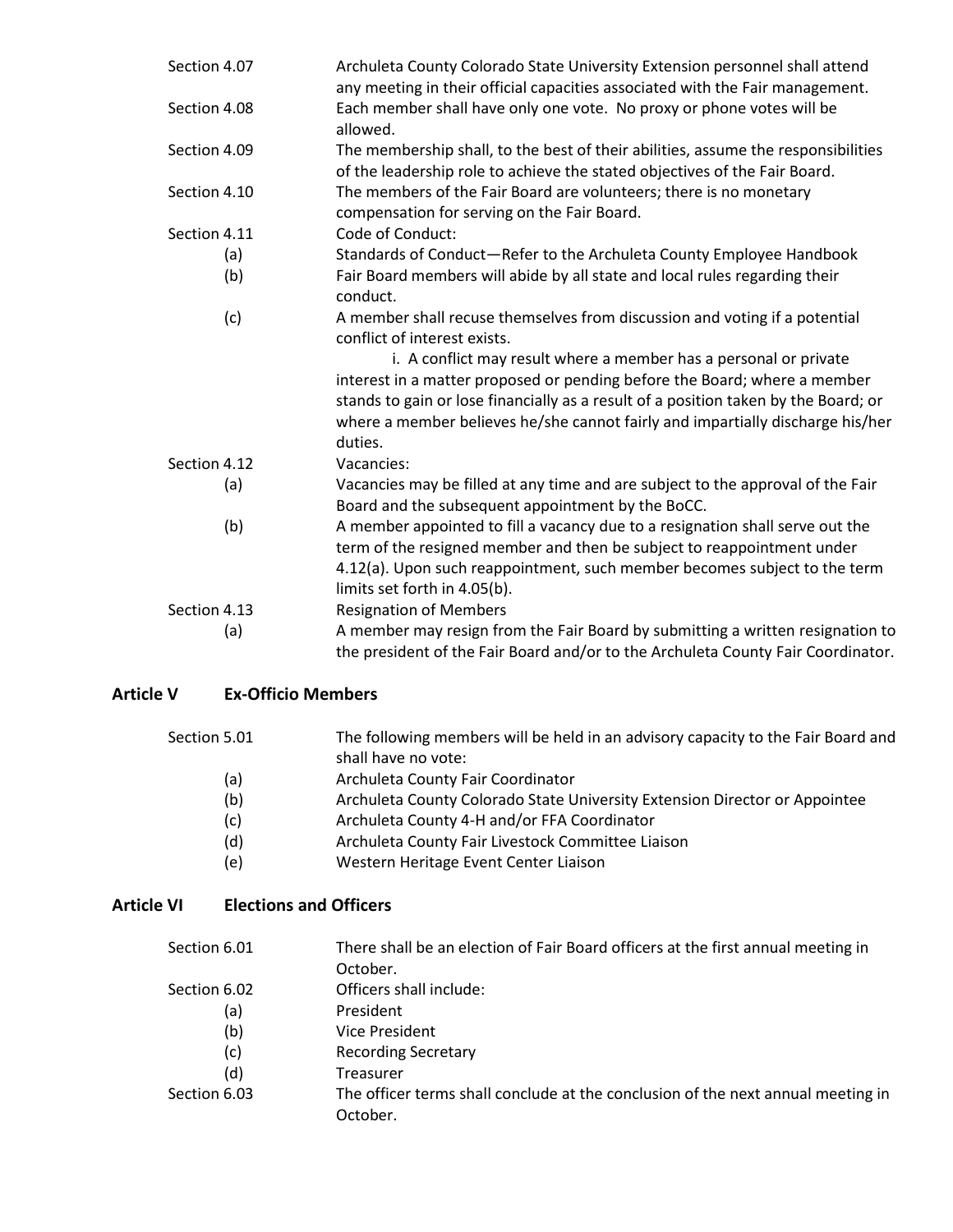## **Article VII Duties of Officers**

| Section 7.01 |     | President:                                                                        |
|--------------|-----|-----------------------------------------------------------------------------------|
|              | (a) | The president shall be the principal executive officer of the Archuleta County    |
|              |     | Fair Board and, as such shall, when present, preside at all meetings of the       |
|              |     | Archuleta County Fair Board.                                                      |
|              | (b) | The president shall sign all of the documents approved by the Archuleta County    |
|              |     | Fair Board.                                                                       |
|              | (c) | Will work in conjunction with the Archuleta County Fair Coordinator.              |
| Section 7.02 |     | Vice President:                                                                   |
|              | (a) | The vice-president shall have the power to perform all the duties of the          |
|              |     | president in the absence of the president or in his/her incapacity, for any       |
|              |     | reason, to perform such duties.                                                   |
|              | (b) | The vice-president shall perform such duties as, from time to time, may be        |
|              |     | assigned by the president, or by the majority of the Archuleta County Fair        |
|              |     | Board.                                                                            |
|              | (c) | Will work in conjunction with the Archuleta County Fair Coordinator.              |
| Section 7.03 |     | Secretary:                                                                        |
|              | (a) | The secretary shall record all of the minutes of any regular Fair Board meeting   |
|              |     | or any Executive Committee meeting.                                               |
|              | (b) | The secretary shall submit a draft of the minutes to the Archuleta County Fair    |
|              |     | Coordinator within two weeks of the meeting.                                      |
|              | (c) | Once approved by the Fair Board at a regular meeting, a copy of the approved      |
|              |     | minutes will be forwarded to the Administrative Assistant at the County who       |
|              |     | will post the approved minutes on the County website.                             |
|              | (d) | The secretary will update the Bylaws document after the annual Bylaws             |
|              |     | committee meeting and approval of said document by the Fair Board.                |
|              | (e) | Will work in conjunction with the Archuleta County Fair Coordinator.              |
| Section 7.04 |     | Treasurer:                                                                        |
|              | (a) | The treasurer shall maintain records of all financial transactions involving the  |
|              |     | Fair Board.                                                                       |
|              | (b) | The treasurer will ensure that all cash received be counted/signed off by two     |
|              |     | people and then be recorded immediately.                                          |
|              | (c) | Will work in conjunction with the Archuleta County Fair Coordinator concerning    |
|              |     | the County Fair budget.                                                           |
| Section 7.05 |     | Archuleta County Fair Coordinator:                                                |
|              | (a) | The Fair Coordinator will provide overall coordination of the County Fair Board.  |
|              |     | This requires attendance at Fair Board meetings and having a direct relationship  |
|              |     | with Fair Board members.                                                          |
|              | (b) | The additional duties of the Fair Coordinator shall include but not be limited to |
|              |     | those duties and responsibilities set forth in the contract and exhibits to same  |
|              |     | between the Archuleta County Board of County Commissioners and the Fair           |
|              |     | Coordinator.                                                                      |

## **Article VIII Executive Committee**

| Section 8.01 | The Executive Committee of the Archuleta County Fair shall include: |
|--------------|---------------------------------------------------------------------|
| (a)          | President                                                           |
| (b)          | Vice-President                                                      |
| (c)          | Secretary                                                           |
| (d)          | Treasurer                                                           |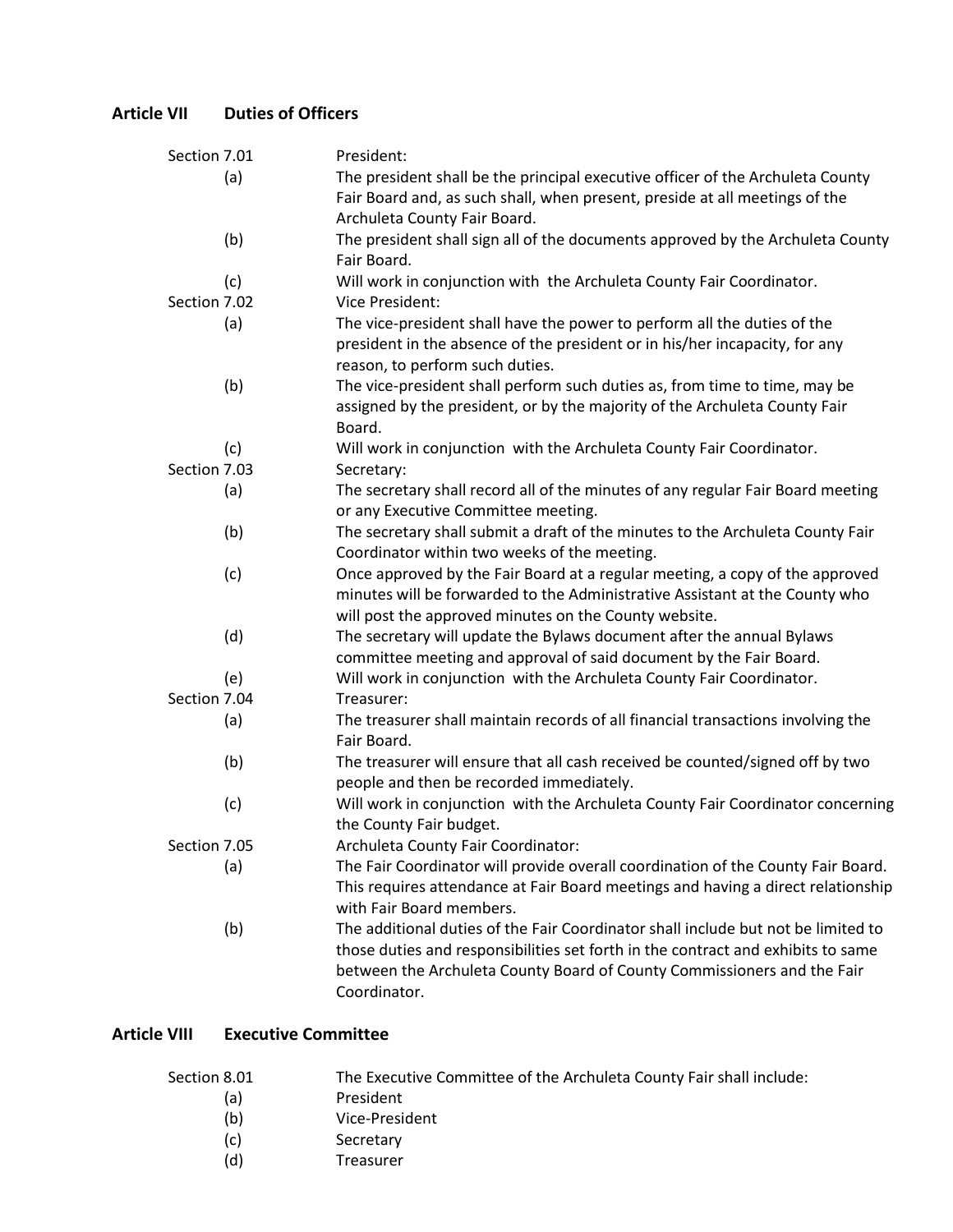| Section 8.02 | At least one member of the Executive Committee must serve on each sub- |
|--------------|------------------------------------------------------------------------|
|              | committee.                                                             |
| Section 8.03 | The Executive Committee appoints sub-committees and their chairs as    |
|              | necessary to carry out Fair Board business.                            |

## **Article IX Meetings**

| Section 9.01 | Majority                                                                          |
|--------------|-----------------------------------------------------------------------------------|
| (a)          | 51% of the Fair Board membership shall constitute a quorum.                       |
| Section 9.02 | <b>Order of Business</b>                                                          |
| (a)          | The order of business at any meeting shall be called by the president.            |
| Section 9.03 | Special Presentations/Open Forum                                                  |
| (a)          | Special Presentations at a Fair Board meeting should be limited to ten minutes    |
|              | which should include time for questions/answers. Open Forum items are             |
|              | necessary business activities not included on the meeting agenda.                 |
| Section 9.04 | <b>Regular Meetings</b>                                                           |
| (a)          | Regular Fair Board meetings shall be the second Wednesday of each month,          |
|              | unless a quorum of the Board members votes to change the date of the regular      |
|              | meeting. There will be no meeting in December.                                    |
| (b)          | In the event that a regular meeting cannot be held on the regular meeting date,   |
|              | an email or text message shall be sent to all Board members advising them of      |
|              | the temporary change in meeting date.                                             |
| (c)          | The Fair Board will meet each Wednesday during the month of July, except for      |
|              | that Wednesday just prior to the start of Fair or that Wednesday falling on a     |
|              | National holiday.                                                                 |
| Section 9.05 | December Non-Meeting                                                              |
| (a)          | There will not be a Fair Board meeting in the month of December. A family         |
|              | social event can be held any day, time, or location to celebrate the holidays. No |
|              | business will be conducted at this meeting; it is not mandatory for any Board     |
|              | member to attend.                                                                 |
| Section 9.06 | <b>Open Meetings</b>                                                              |
| (a)          | The Fair Board will comply with the Colorado Sunshine Law which includes the      |
|              | Open Meetings Law which states, in brief, that all meetings of two or more        |
|              | members of any state public body where any public business is discussed must      |
|              | be open to the public.                                                            |
| Section 9.07 | <b>Executive Session</b>                                                          |
| (a)          | Executive Session may be held only to discuss:                                    |
|              | For any purpose set forth in C.R.S. § 24-6-402(4), as may be<br>(1)               |
|              | amended from time to time.                                                        |
| Section 9.08 | <b>Special Meetings</b>                                                           |
| (a)          | Special meetings of the Board may be held on call by the president, the Fair      |
|              | Coordinator, or at the request of one-third of the Board members.                 |
| (b)          | No other business, except that stated in the notice given to the Board members,   |
|              | shall be transacted at any special meeting.                                       |

### **Article X Bylaws**

Section 10.01 Motions to alter, amend, or replace the Archuleta County Fair Board Bylaws, in whole or in part, may be made at any regularly scheduled meeting of the Fair Board where a quorum is present.